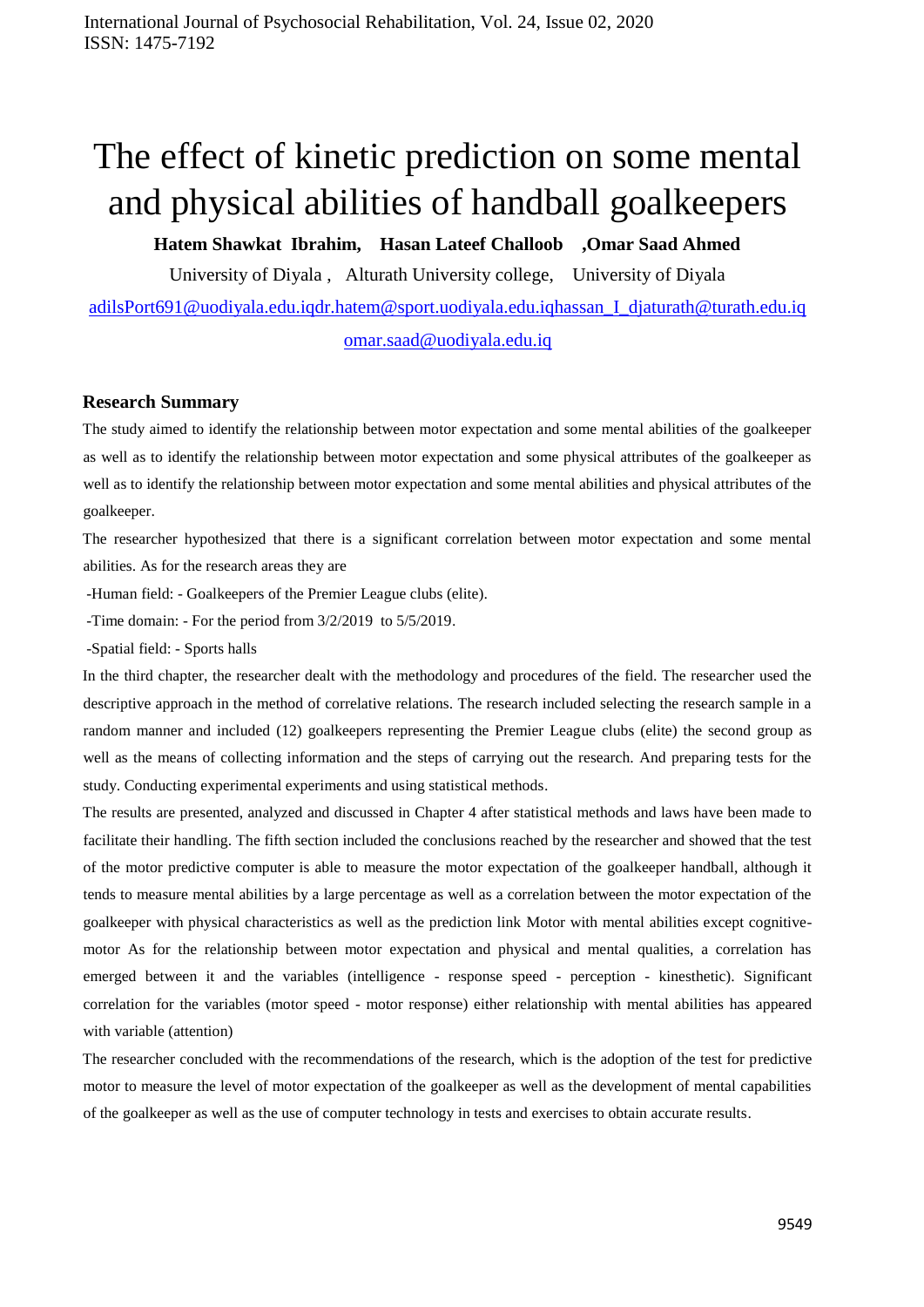### **Methodology**:

The researcher has used the descriptive approach in the method of correlative relations to suit the research problem (it represents a scientific diagnosis of problems or phenomena as far as objective tools are available and then this diagnosis is expressed in linguistic and mathematical symbols set according to a well-organized organization). Society and Sample Research:

The researcher identified the research community and they are the goalkeepers of the Premier League clubs (elite) and the number (26) goalkeepers divided into two groups (the first and second) The researcher has chosen a sample of his research random way they are goalkeepers The second group of clubs (Najaf, Karbala, Kufa, Police, Karkh and Peshmerga) numbered 12 guards after the exclusion of goalkeepers Kut club for not performing tests and thus the percentage of the sample reached 46%. The tests were conducted in the halls and stadiums of the clubs where the exercises are taking place except for the clubs north and Baghdad have been tests in the hall (Asaad Shukr) in the province of Najaf during their participation in the elite league has been the homogeneity of the sample members in terms of variables studied Implementation of field tests:

Field tests were conducted as follows:

-Group I: They are clubs (Karbala - Najaf - Kufa) for a period of three days as the tests were conducted to ensure that the player is not tired when performing tests as follows:

-First day :

The tests (concentration of attention - perception - motor - response speed) were conducted on Wednesday 6 / 2 / 2019 10 am in the club halls above.

-the second day :

The tests (kinetic speed of the arms - flexibility - intelligence) were conducted on Thursday

 $7/2/2019$  10 am in the halls of the clubs above.

-the third day :

Tests (Kinetic prediction - kinetic speed of the two men) were conducted on Friday, at 10 am in the halls of the clubs above. The second group:

The tests were conducted for the second group representing the clubs (Karkh - Peshmerga - Police) in the hall (Asaad Shukur) in the province of Najaf during the competitions of the elite league for three days are as follows:

-First day:Tests (Concentration of Attention - Sensory Perception - Motion Response Speed) were conducted at (Asaad Shukr) hall -the second day :

The tests (kinetic speed of the arms - flexibility - intelligence) were conducted at (Asaad Shukr) hall -the third day :

The tests (Kinetic prediction - kinetic speed of the two men) were conducted at (Asaad Shukr) hall -the fourth day :

The theoretical test for motor predictions was performed.

Research variable

Focus attention

Kinesthetic perception

Response speed

Kinetic speed of the arms

Flexibility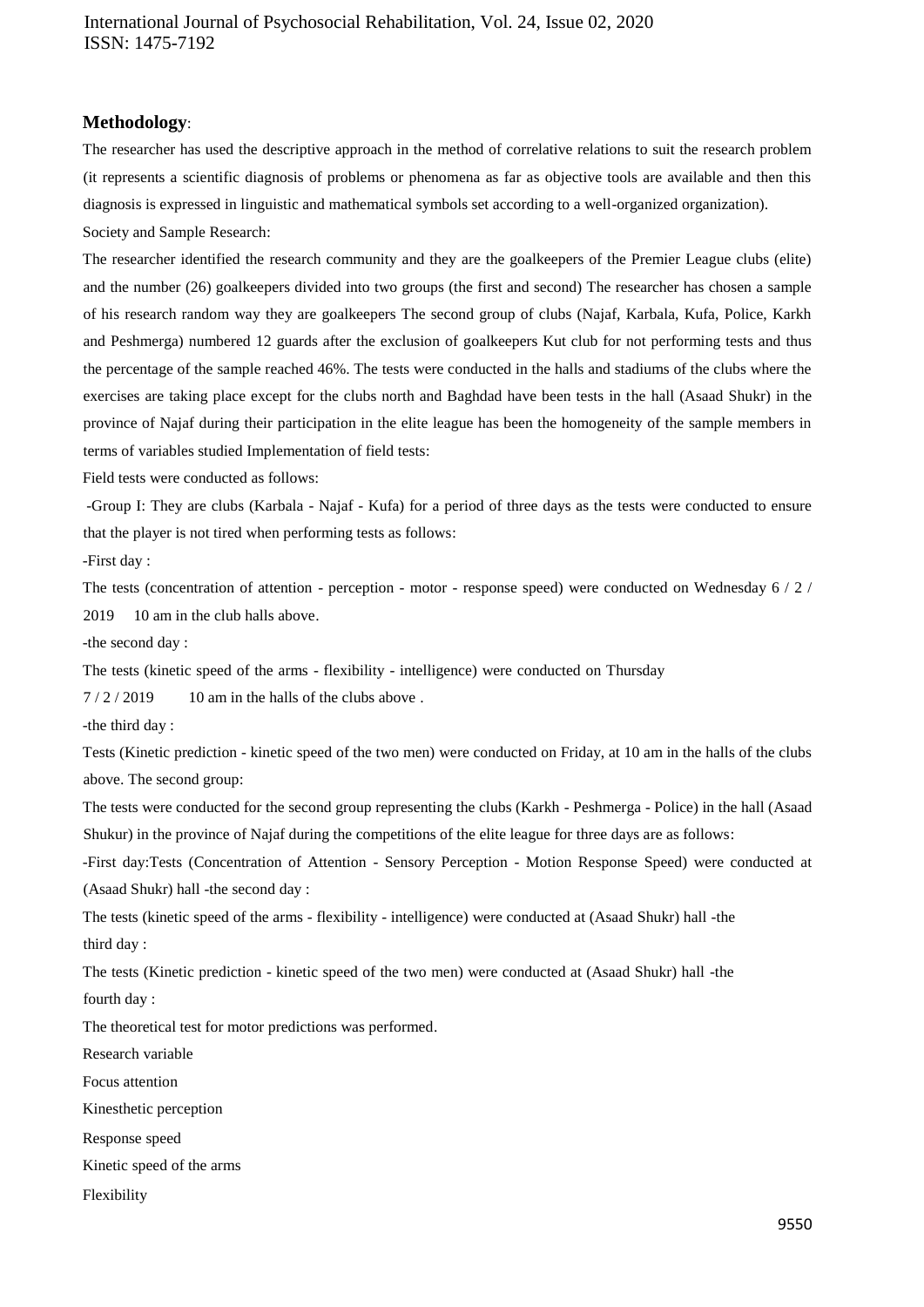### Intelligence

Kinetic prediction Kinetic speed of the two men

Theoretical test of motor prediction

The test was designed by the researcher and after it was exposed to some experts and specialists, the design was conducted according to the following steps Steps to Perform Kinetic Prediction Test:

This study required to identify the values of motor prediction of the members of the research sample for the difficulty of obtaining special devices for this type of measurement. The researcher considered the use of computer by designing a special program to measure the motor predictor of the goalkeeper. First Stage: (Expert Opinion): In order to finalize the test for the motor predictors of the goalkeepers to suit the research, the researcher will present the test to a group of experts and specialists in the field of motor learning and game tests, in order to determine the ability of the test to measure the characteristic to be measured.

Second stage: (Explanation of the tests):

-A group of players who shoot the penalty will be photographed by placing the camera behind the goal and another in front of the goal in a way that ensures the clarity of the goal and without a goalkeeper.

Field Test for Kinetic Prediction :

Test: Measuring the field forecast for the goalkeepers.

Mental tests:

-Cognition test - kinesthetic

### **Table (5)**

# **The table showing the arithmetic mean, standard deviations and correlation coefficient for theoretical motor predictions and intelligence**

|   |                    |            |           | $\overline{\phantom{a}}$ |              |
|---|--------------------|------------|-----------|--------------------------|--------------|
| S | Variables          | Arithmetic | standard  | Correlation              | Significance |
|   |                    | mean       | deviation | coefficient              |              |
|   |                    |            |           |                          |              |
|   | Kinetic prediction | 17.5       | 1.67      | 0.72                     | moral        |
|   |                    |            |           |                          |              |
| 2 | Intelligence       | 82.91      | 5.33      |                          |              |
|   |                    |            |           |                          |              |
|   |                    |            |           |                          |              |

\*The total value is (0.57) under the degree of freedom (10) and the level of significance 0.05

**Table (5)** shows the arithmetic mean of the computer predictive test for the individuals of the research sample. Kinetic prediction of computer and intelligence  $(0.72)$ , which is greater than the value of the table  $(0.57)$  below the level of significance (0.05) and this shows a significant correlation between the two variables.

|   | Table (6)                          |            |           |             |              |  |  |  |  |  |
|---|------------------------------------|------------|-----------|-------------|--------------|--|--|--|--|--|
| S | Variables                          | Arithmetic | standard  | Correlation | Significance |  |  |  |  |  |
|   |                                    | mean       | deviation | coefficient |              |  |  |  |  |  |
|   | Theoretical<br>motor<br>prediction | 17.5       | 1.67      | 0.79        | Moral        |  |  |  |  |  |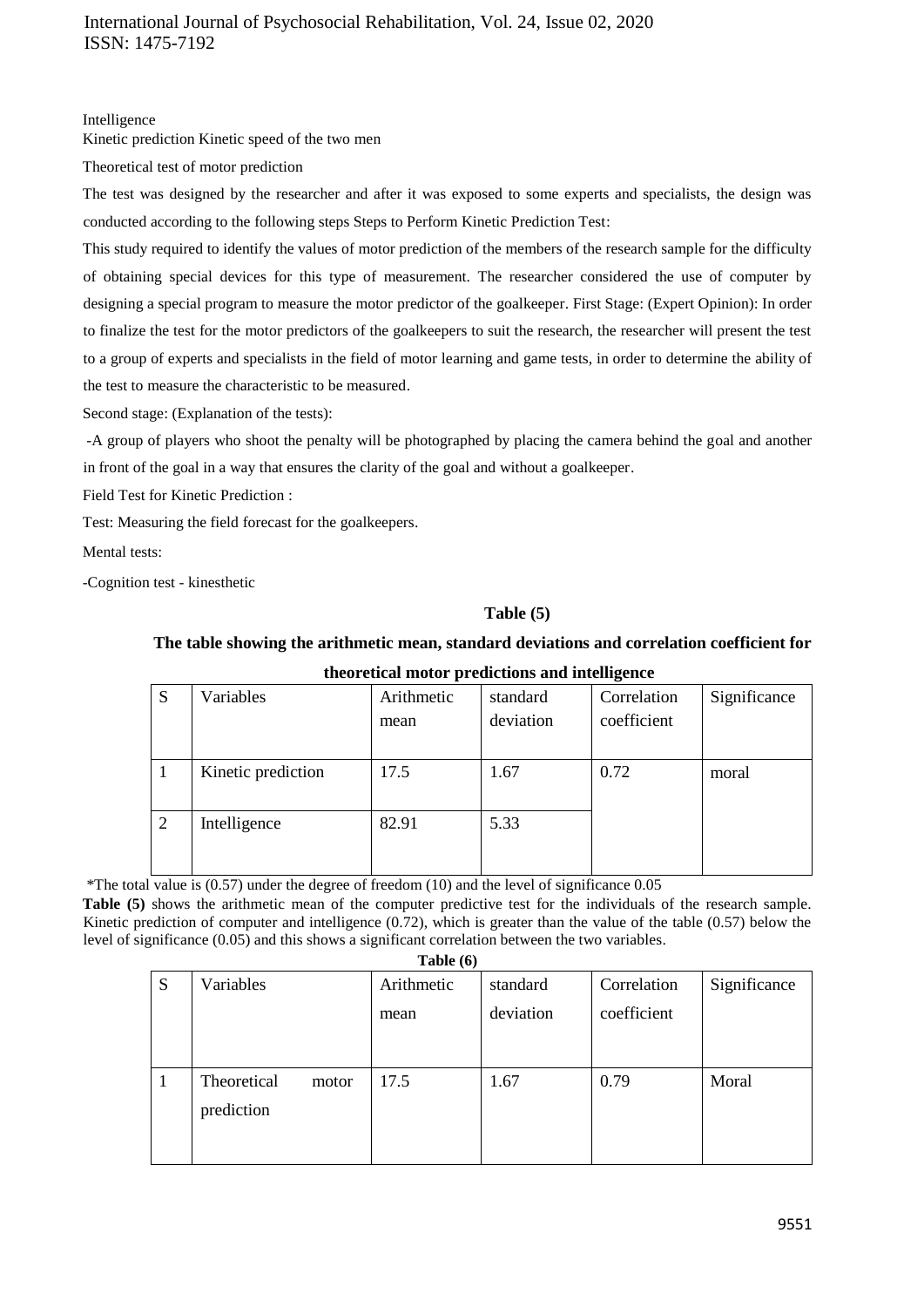| $\sim$<br>∼ | Focused attention | 10.25 | 1.0J |  |
|-------------|-------------------|-------|------|--|
|             |                   |       |      |  |
|             |                   |       |      |  |

\*The total value is (0.57) under the degree of freedom (10) and a level of significance 0.05

**Table (6)** shows the arithmetic mean of the computer predictive test for the individuals of the research sample. Between the computer expectation and the concentration of attention (0.79), which is greater than the table value of (0.57) below the level of significance (0.05) this shows a significant correlation between the two variables.

### **Table (7)**

# **Shows arithmetic media, standard deviations and correlation coefficient for theoretical kinetic prediction and kinesthetic perception**

| S | Variables                          | Arithmetic<br>mean | standard<br>deviation | Correlation<br>coefficient | Significance |  |  |
|---|------------------------------------|--------------------|-----------------------|----------------------------|--------------|--|--|
|   | Theoretical<br>motor<br>prediction | 17.5               | 1.67                  | $-0.28$                    | Random       |  |  |
|   | Perceptual<br>kinesthetic          | 79                 | 10.20                 |                            |              |  |  |

\*The total value is  $(0.57)$  under the degree of freedom  $(10)$  and a level of significance  $0.05$ 

**Table (7)** shows the arithmetic mean of the computer kinetic prediction test for the individuals of the research sample. The simple correlation between kinetic prediction and computer perception - kinetics (-0.28) is greater than the table value (0.57) below the significance level (0.05).

# **4.1.2 Present the results of the simple association between theoretical motor expectation and physical**

**characteristics**.

### **Table (8)**

### **Table showing arithmetic media, standard deviations and correlation coefficient for**

**theoretical motor prediction and arms velocity**

| S | Variables                          | Arithmetic<br>mean | standard<br>deviation | Correlation<br>coefficient | Significance |
|---|------------------------------------|--------------------|-----------------------|----------------------------|--------------|
|   | Theoretical<br>motor<br>prediction | 17.5               | 1.67                  | 0.89                       | Moral        |
| 2 | Kinetic speed of the<br>arms       | 34.25              | 2.13                  |                            |              |

\*The total value is (0.57) under the degree of freedom (10) and a level of significance 0.05

**Table (8)** shows the arithmetic mean of the theoretical motor prediction test for the individuals of the research sample. The simple between the theoretical motor expectation and the motor speed of the arms (0.89), which is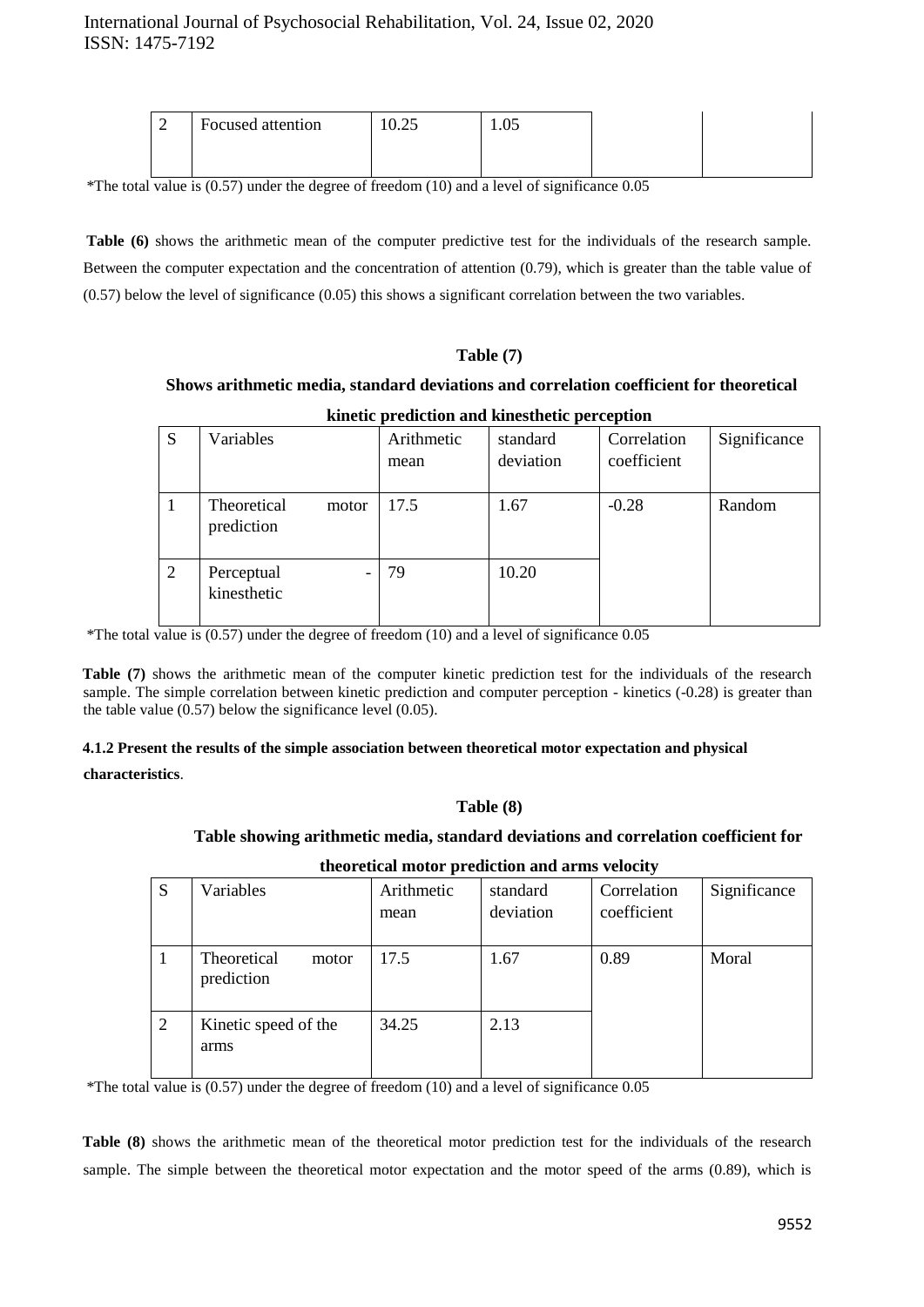greater than the value of the table (0.57) below the level of significance (0.05) This shows a significant correlation between the two variables.

### **Table (9)**

# **Shows the arithmetic media, standard deviations and correlation coefficient for the theoretical motor predictions and kinetic speed of the two men**

| S | Variables                       | Arithmetic<br>mean | standard<br>deviation | Correlation<br>coefficient | Significance |
|---|---------------------------------|--------------------|-----------------------|----------------------------|--------------|
|   | Kinetic prediction              | 17.5               | 1.67                  | 0.73                       | Moral        |
| 2 | Kinetic speed of the<br>two men | 10.58              | 0.99                  |                            |              |

\*The total value is  $(0.57)$  under the degree of freedom  $(10)$  and the level of significance  $0.05$ 

**Table (9)** shows the arithmetic mean of the computer predictive test for the individuals of the research sample. The simple between the computer expectation and the motor speed of the two men (0.73), which is greater than the table value of (0.57) below the level of significance (0.05) This shows a significant correlation between the two variables.

### **Table (10)**

### **Table showing arithmetic mean, standard deviations and correlation coefficient for**

| S | Variables          | Arithmetic | standard  | Correlation | Significance |
|---|--------------------|------------|-----------|-------------|--------------|
|   |                    | mean       | deviation | coefficient |              |
|   |                    |            |           |             |              |
|   |                    |            |           |             |              |
| 1 | Kinetic prediction | 17.5       | 1.67      | $-0.90$     | Moral        |
|   |                    |            |           |             |              |
|   |                    |            |           |             |              |
| 2 | Kinetic response   | 1.95       | 0,0054    |             |              |
|   |                    |            |           |             |              |
|   |                    |            |           |             |              |
|   |                    |            |           |             |              |

**theoretical motor predictions and kinetic response**

\*Tabular value (0.57) below the degree of freedom (10) and a level of significance 0.05

**Table (10)** shows the arithmetic mean of the computer predictive test for the individuals of the research sample, where it was (17.5) either standard deviation was (1.67) either the mean of the test of motor response was (1.95) and standard deviation of power (0.0054) The value of the simple correlation coefficient Between the computer expectation and the motor response (0.88), which is greater than the value of the table (0.57) below the level of significance (0.05) This shows a significant correlation between the two variables Table (11)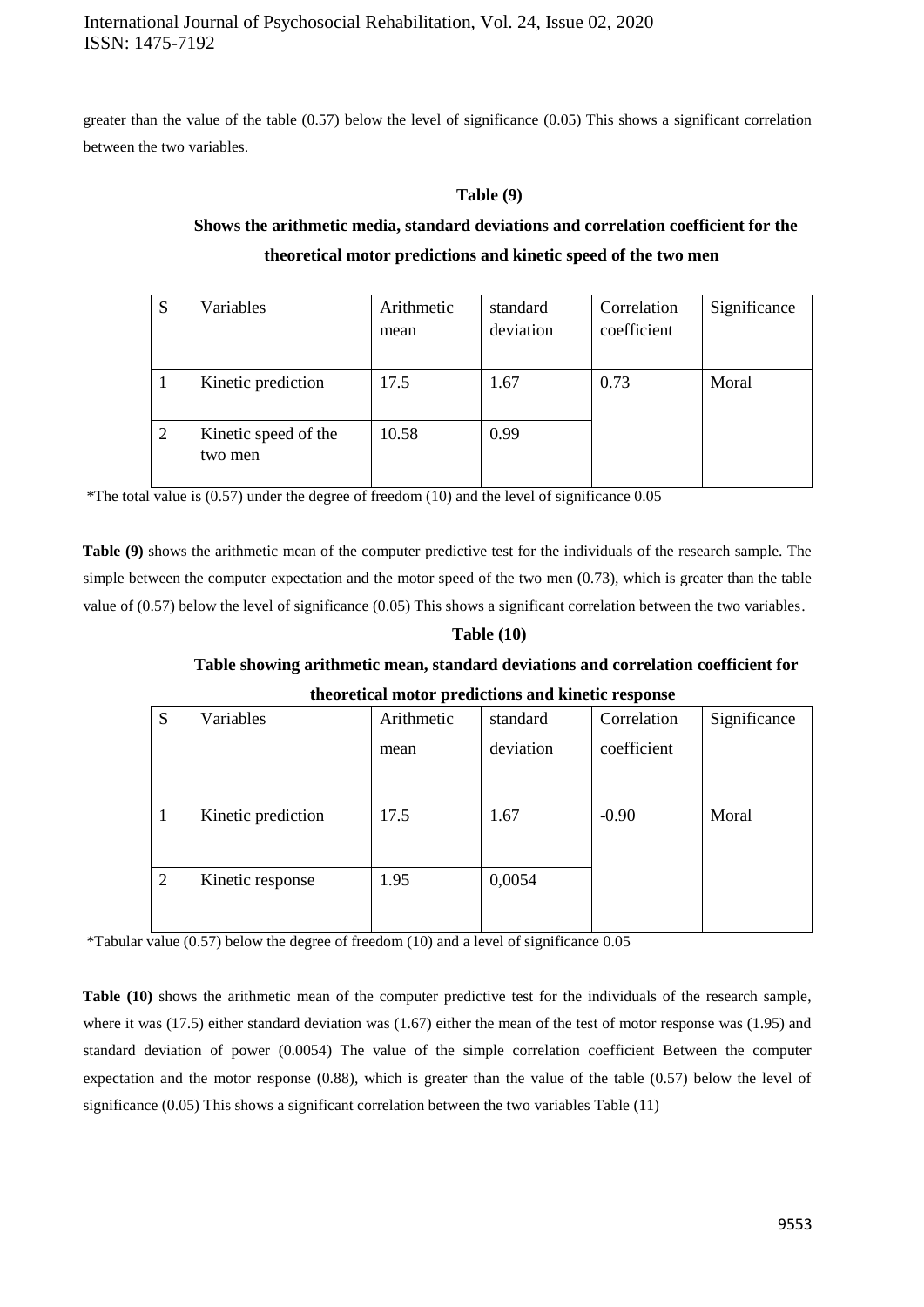### **Table (11)**

# **A table showing the arithmetic media, standard deviations and correlation coefficient for theoretical kinetic prediction and kinetic elasticity**

| S        | Variables           | Arithmetic | standard  | Correlation | Significance |
|----------|---------------------|------------|-----------|-------------|--------------|
|          |                     | mean       | deviation | coefficient |              |
|          |                     |            |           |             |              |
| $\bf{l}$ | Kinetic prediction  | 17.5       | 1.67      | 0.88        | Moral        |
| 2        | Kinetic flexibility | 24.83      | 6.58      |             |              |

\*The total value is (0.57) under the degree of freedom (10) and the level of significance 0.05.

Table (11) shows the arithmetic mean of the computer kinetic prediction test for the individuals of the research sample. Between the computer expectation and the motor elasticity (0.88), which is greater than the value of the tabular value of (0.57) below the level of significance (0.05) this shows a significant correlation between the two variables.

# **4.1.3Presentation of the results of multiple correlation of field kinetic prediction and physical characteristics Table (12)**

| Table12<br>shows the multiple correlation coefficient between field motor prediction and physical<br><b>characteristics</b> |                            |                       |                  |                         |                       |              |  |
|-----------------------------------------------------------------------------------------------------------------------------|----------------------------|-----------------------|------------------|-------------------------|-----------------------|--------------|--|
| <b>Statistical</b><br>parameters<br>variables                                                                               | Correlation<br>coefficient | Ratio<br>Contribution | Value<br>$(F)$ * | Degree<br>of<br>freedom | Significance<br>level | Significance |  |
| Field<br>kinetic<br>prediction $+$<br>kinetic<br>of<br>speed<br>the arms                                                    | 0.67                       | 0.40                  | 8.51             | 1<br>10                 | 0.001                 | Moral        |  |

Table (12) shows the value of the correlation coefficient between field forecast and physical characteristics. Adult (4.96) under two degrees of freedom (1, 10)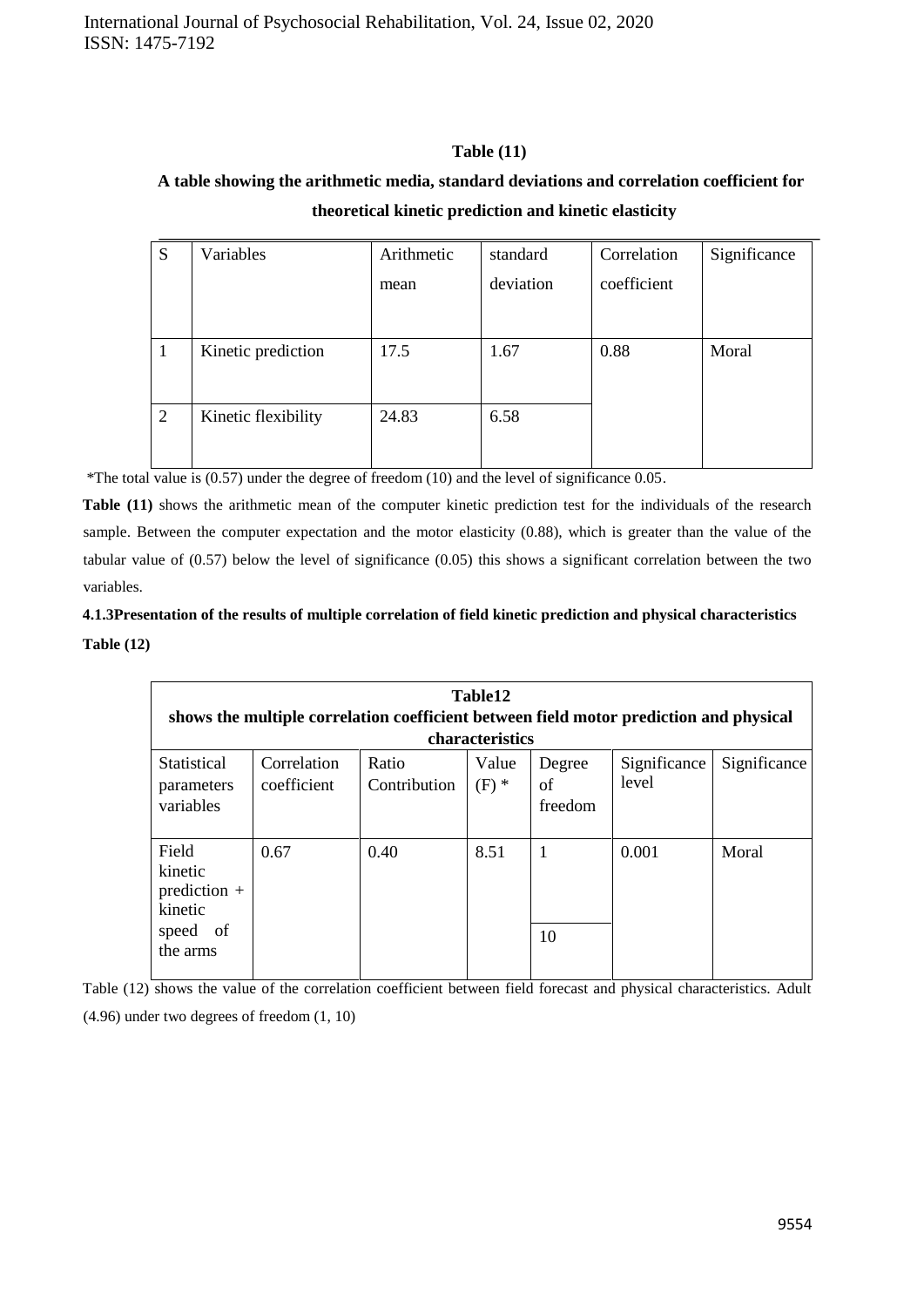### **4.1.4 Presentation of multiple correlation results for field motor predictions and mental abilities Table (13)**

|                                                  | Table(13)                                                                             |                               |                  |                      |                       |              |  |  |
|--------------------------------------------------|---------------------------------------------------------------------------------------|-------------------------------|------------------|----------------------|-----------------------|--------------|--|--|
|                                                  | Shows the correlation coefficient between field motor prediction and mental abilities |                               |                  |                      |                       |              |  |  |
|                                                  |                                                                                       | <b>Statistical parameters</b> |                  |                      |                       |              |  |  |
| Statistical<br>parameters<br>variables           | Correlation<br>coefficient                                                            | Ratio<br>Contribution         | Value<br>$(F)$ * | Degree of<br>freedom | Significance<br>level | Significance |  |  |
| Field<br>motor<br>$prediction +$<br>intelligence | 0.82                                                                                  | 0.65                          | 21.87            | 1<br>10              | 0.001                 | Moral        |  |  |

Table (13) shows the value of the correlation coefficient between the field and the physical attributes. Adult (4.96) under two degrees of freedom (1, 10)

### **4.1.5 Presentation of the results of multiple correlation of theoretical motor prediction and physical characteristics**

|                                                                   | Table (14)shows the correlation coefficient between theoretical motor prediction and |                          |                  |                      |                        |              |  |  |
|-------------------------------------------------------------------|--------------------------------------------------------------------------------------|--------------------------|------------------|----------------------|------------------------|--------------|--|--|
|                                                                   |                                                                                      | physical characteristics |                  |                      |                        |              |  |  |
| Statistical<br>parameters<br>variables                            | Correlation<br>coefficient                                                           | Ratio<br>Contribution    | Value<br>$(F)$ * | Degree of<br>freedom | Significanc<br>e level | Significance |  |  |
| Theoretical<br>motor<br>$prediction +$<br>kinetic<br>speed of the | 0.90                                                                                 | 0.79                     | 43.80            | 1<br>10              | 0.001                  | Moral        |  |  |
| arms                                                              |                                                                                      |                          |                  |                      |                        |              |  |  |
| Theoretical<br>motor<br>$prediction +$<br>kinetic                 |                                                                                      |                          |                  | $\overline{2}$       |                        |              |  |  |
| speed of<br>$arms +$<br>response<br>speed                         | 0.96                                                                                 | 0.90                     | 12.97            | 9                    | 0.001                  | Moral        |  |  |

**Table (14)** shows the value of the correlation coefficient between the theoretical motor prediction and physical characteristics, where the value of the correlation coefficient between the theoretical motor prediction and the motor speed of the arms (0.90) and a contribution rate (0.79) has been calculated (F) calculated (43.80), which is greater than the value Table (4.96) under two degrees of freedom (1, 10).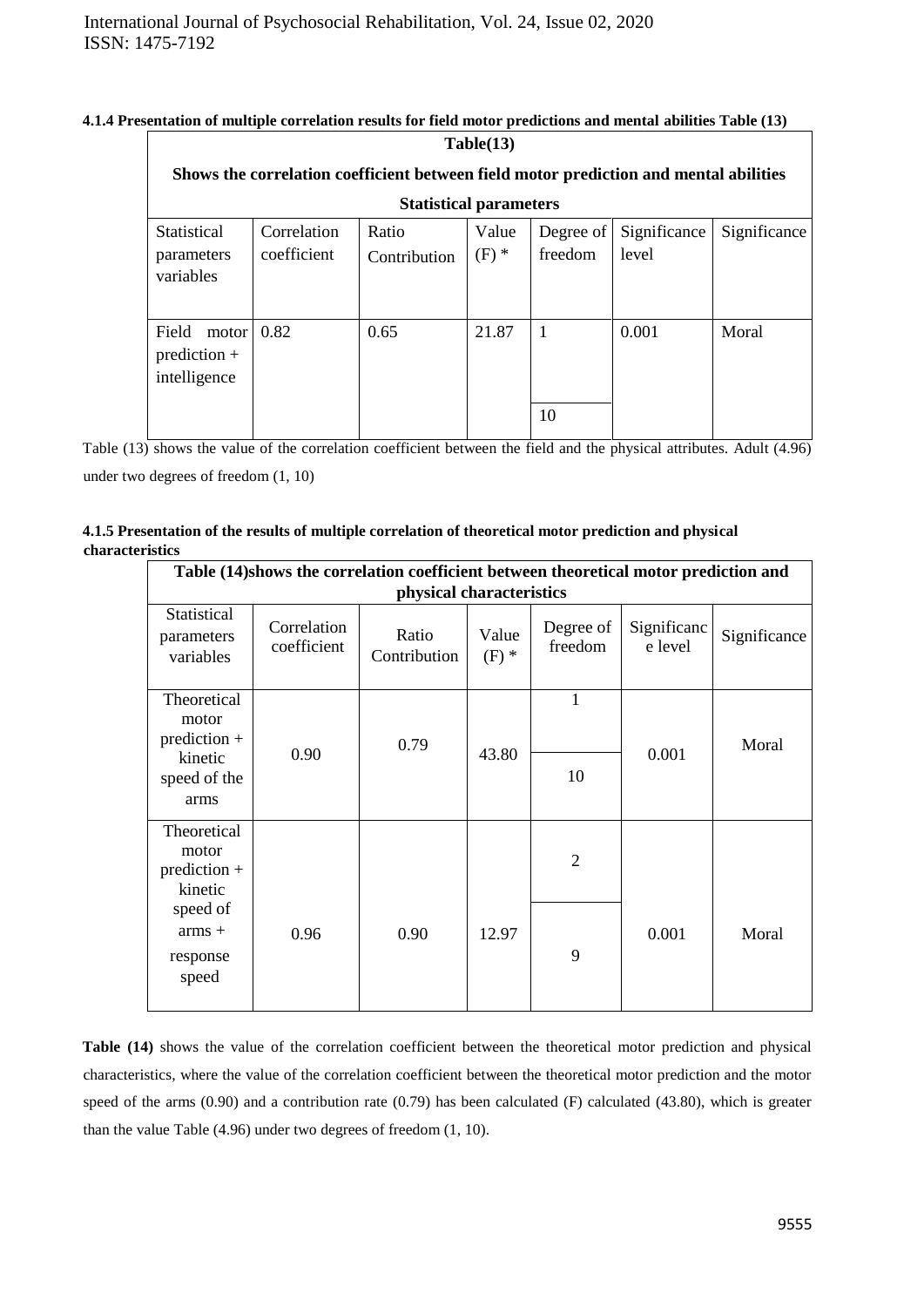The value of the correlation coefficient for the relationship between theoretical motor prediction, kinetic speed and response speed was (0.96) with a contribution rate (0.90). The calculated value (F) was (12.97) which is greater than its tabular value of (8.02) and under the degrees of freedom (2, 9).

# **4.1.6Presentation of the results of multiple correlation of theoretical motor predictions and mental abilities Table (15)**

| Table15<br>Shows the correlation coefficient between theoretical motor predictions and mental |                            |                       |                  |                         |                       |              |
|-----------------------------------------------------------------------------------------------|----------------------------|-----------------------|------------------|-------------------------|-----------------------|--------------|
|                                                                                               |                            |                       | abilities        |                         |                       |              |
| Statistical<br>parameters<br>variables                                                        | Correlation<br>coefficient | Ratio<br>Contribution | Value<br>$(F)$ * | Degree<br>οf<br>freedom | Significance<br>level | Significance |
| Theoretical<br>motor<br>prediction<br>$^{+}$<br>attention<br>concentration                    | 0.79                       | 0.59                  | 17.22            | $\overline{1}$<br>10    | 0.002                 | Moral        |

Table (15) shows the value of the correlation coefficient between the theoretical motor predictions and mental abilities. (4.96) under two degrees of freedom (1, 10).

**4.1.7 Present the results of the multiple association of theoretical motor predictions, physical characteristics and mental abilities table 16** 

| Table 16<br>Shows the correlation coefficient between theoretical motor expectation and physical<br>characteristics and mental abilities |                            |                       |                  |                      |                           |              |  |  |  |  |
|------------------------------------------------------------------------------------------------------------------------------------------|----------------------------|-----------------------|------------------|----------------------|---------------------------|--------------|--|--|--|--|
| Statistical<br>parameters<br>variables                                                                                                   | Correlation<br>coefficient | Ratio<br>Contribution | Value<br>$(F)$ * | Degree of<br>freedom | Significa<br>nce<br>level | Significance |  |  |  |  |
| Theoretical<br>motor<br>$prediction +$<br>response<br>speed                                                                              | 0.90                       | 0.79                  | 43.80            | 1<br>10              | 0.001                     | Moral        |  |  |  |  |
| Theoretical<br>motor<br>prediction<br>+ response                                                                                         | 0.97                       | 0.93                  | 21.07            | $\overline{2}$       | 0.001                     | moral        |  |  |  |  |
| $speed +$<br>intelligence                                                                                                                |                            |                       |                  | 9                    |                           |              |  |  |  |  |

٦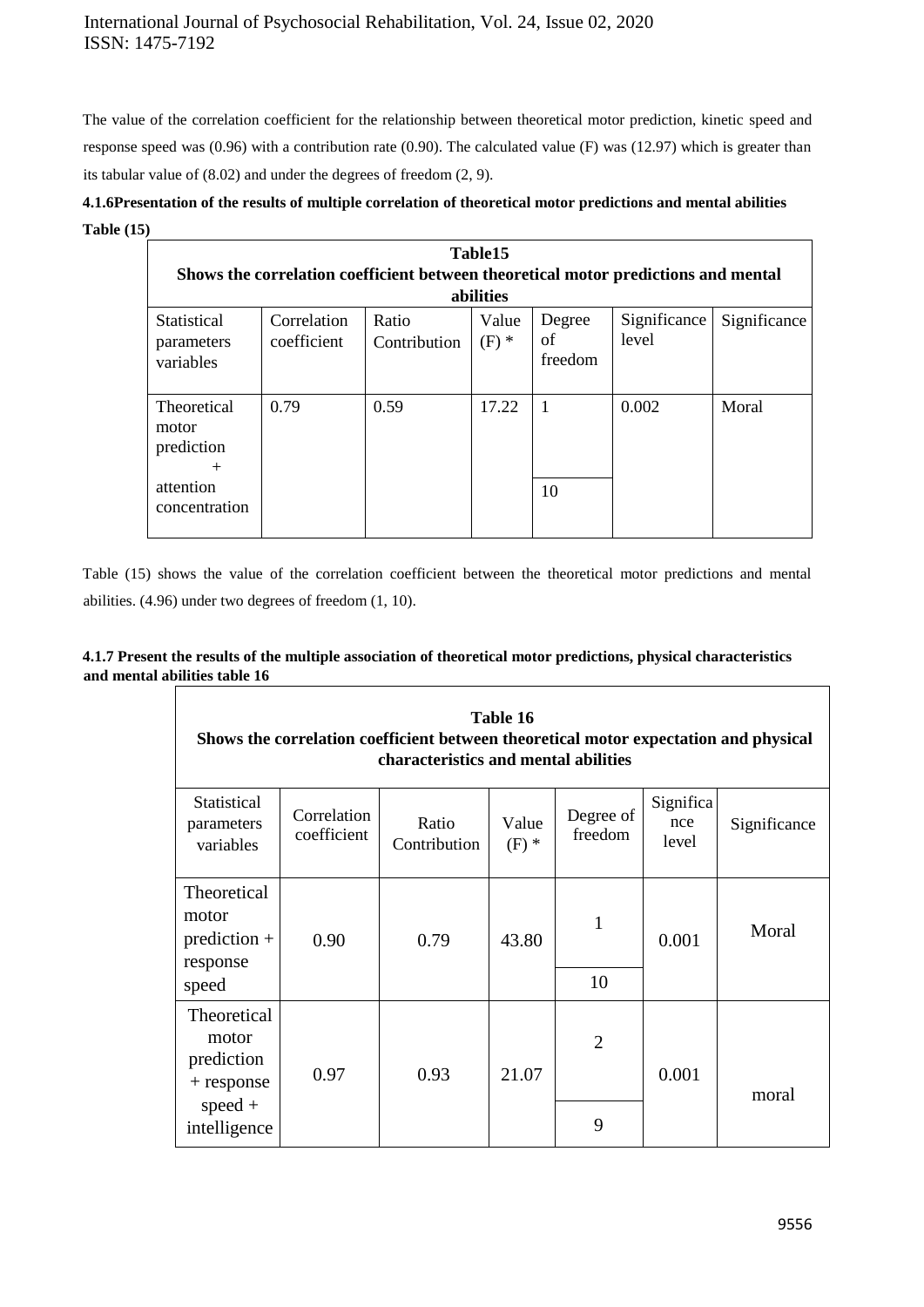| Theoretical<br>motor<br>prediction                     |      |      |      | 3 |      |       |
|--------------------------------------------------------|------|------|------|---|------|-------|
| + response<br>speed +<br>intelligence<br>$+C$ ognitive | 0.98 | 0.95 | 5.41 |   | 0.04 | Moral |
| motor sense                                            |      |      |      | 8 |      |       |

**Table (16)** shows the value of the correlation coefficient between the theoretical motor predictions with physical characteristics and mental abilities. The correlation coefficient between the theoretical motor predictions and the response speed (0.90) and the contribution rate (0.79) .The value of the calculated (F) was (43.80) which is the largest Of the tabular value of 4.96 under two degrees of freedom (1, 10).

The correlation between theoretical motor predictions, response speed and intelligence was (0.97) with a contribution rate  $(0.93)$  and the calculated value (F) was  $(21.7)$ , which is greater than its tabular value of  $(8.02)$  and under the degrees of freedom (2, 9).

The correlation coefficient between theoretical motor prediction, response speed, intelligence and kinesthetic perception was (0.98) with a contribution rate (0.95.) .) Discuss the results

#### **Discuss the theoretical motor expectation with intelligence**

Table (5) shows the existence of a correlation between theoretical motor expectation and intelligence. The researcher attributes the reason that intelligence is the ability of the individual to solve the problems facing the individual with different styles and methods. This is a set of problems to be solved and overcome in order to achieve the desired goal of addressing the ball, therefore, intelligence plays an important role in addition to expectation in the decisionmaking process appropriate The correct motor expectation that can precede the appearance of the exciting and thus achieve success in repelling the ball by detecting the movement of the player or any position taken by the performing player when performing the throw, and this is what happened to the goalkeepers when performing the test as the smart goalkeeper is the one who analyzes the player's position more than movement The arm and the ball at the moment of the correction in an attempt to predict the location of the ball correctly.In the view of (Janan Said Rahou 2005)<sup>(1)</sup> that adaptation requires the human to create new solutions feasible to overcome difficulties or to avoid them, relying on his previous experience is not enough to provide him to allow to face new situations, so his intelligence is the first to work and seeks to find material and intellectual means Useful. Discuss theoretical motor prediction and attention

Table (6) shows that there is a correlation between theoretical motor expectation and attention. This is because attention is a mental process that helps the player to focus his consciousness towards certain stimuli and to address them that a good goalkeeper wants to expect the player's movement and the ball to identify all the stimuli and effects of that work In other words, the player must focus his attention to more than one touch at a time, whether it is for the player Or the ball with isolating all the variables or external influences and confining the focus of attention in the main influences, which enables him to receive information well, interpreted and analyzed, as well as monitoring the ball and the player before the implementation and the moment of implementation in order to make the right decision and thus reflected positively on the expectation process and this is what emerged from The results confirmed that the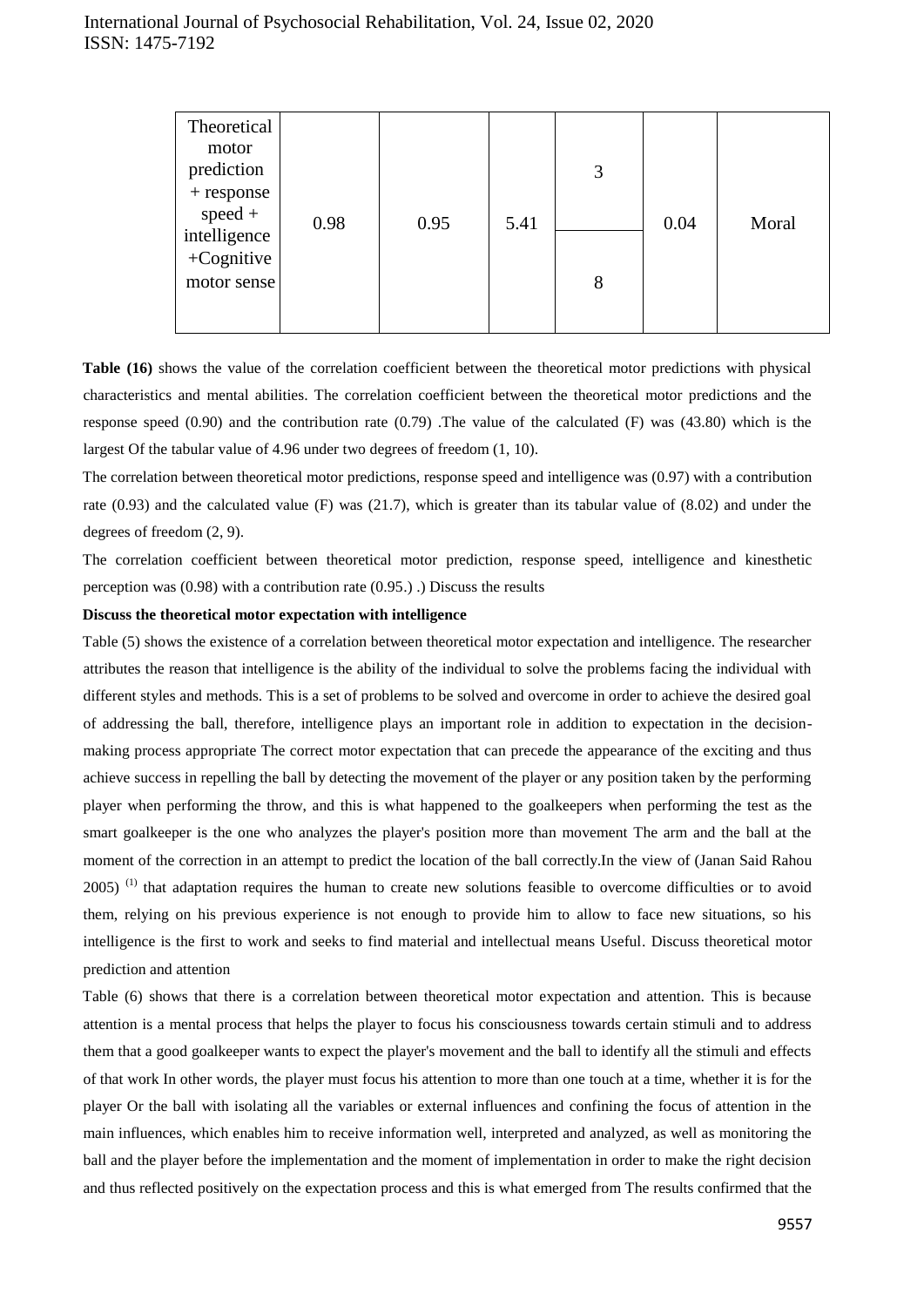guard who has the ability to concentrate is a high chance of successful forecasting. This refers (Abu Ela Ahmed  $1997)^{(1)}$  that the field of view of the player must contain a lot of variables that determine the size of attention and in this case it should focus on a lot of influences such as (follow the ball, follow the opponent, and the circumstances surrounding the game) and the focus in Attention to those stimuli is one time and then at the moment of responding to a particular stimulus depending on the positions of the opponent. As Mohammed Hassan Allawi et al.  $(2002)^{(2)}$ believes that one of the foundations of possessing athletic competence and sports achievement is the ability to focus attention, distribute and transfer strongly under various circumstances surrounding the movement. And in it in terms of small time distances.

#### **4.2.3Discuss the theoretical motor prediction with the motor speed of the arms and legs**

 Tables (8) and (9) show that there is a correlation between the theoretical motor prediction and the motor speed of the arms and legs. The researcher attributes this relationship between the two variables because the goal keeper when performing the test on the computer depends mainly on the process of motor prediction on Mental abilities ie the central nervous system has a major role in the process of motor prediction, especially as

the motor prediction is a process A mindset that involves the process of receiving and interpreting information in the brain and then giving instructions to the working muscles in order to achieve the desired goal, since speed in general and motor speed in particular physiologically depends on the central nervous system, through the transmission of rapid and repeated neurological instructions to the working muscles as well as Coordination between the excitement and desist processes of these muscles, which means that the nervous system has a major role in the processes of motor prediction, and since the speed in general and the motor speed in particular physiologically depends on the central nervous system through the transmission of Aazat This means that the nervous system has a major role in the motor prediction processes as well as kinetic speed. Nervousness in the process of sending quick nerve instructions to the working muscles In this regard refers (Abu Ela Ahmed 1993)<sup>(1)</sup> The types of motor and transitional speed are physiologically related to the central nervous system, which has to perform its important function through rapid and frequent exchanges of excitation and desirability of nerve cells, as well as careful selection and continuous regulation of the work of motor units. On the other hand, motor speed is related to muscular work, which is the result of the implementation of the directives of the central nervous system. Discussion of theoretical motor prediction with motor response speed

Table (10) shows that there is an inverse significant correlation between theoretical motor prediction and the kinetic response speed, ie the less the response time the more the motor predicted speed The researcher attributes this to the fact that the kinetic prediction shown by the goalkeeper during the test is the result of several stages of mental processes, namely the stage of receiving information and then analyzed and interpreted and the choice of the motor program Appropriate for this, then send nerve stimuli to the working parts, which showed that there is a great mental capacity of the goalkeeper performed during the test. On the other hand, the speed of motor response as confirmed by many sources as a complex process of physical and mental capabilities as an individual to respond at high speed

This time depends on the ability of the central nervous system to receive and interpret information, and then to make appropriate decisions. Then the musculature performs motor duties. Theoretical expectation, which is the role of the neuromuscular system in performance, stresses (Atheer Abdullah Al-Lami 2005)<sup>(1)</sup> that the motor response time is the time between the excitement and the appropriate response in the shortest possible time, depending on the speed of nerve stimuli and the ability of the musculature to develop Vith kinetic Moreover, when performing the reaction velocity test, which includes the presence of signals from the test determinant (right, left), the goalkeepers perform some kind of kinetic prediction of the moment before the signal appears. Thus, an increase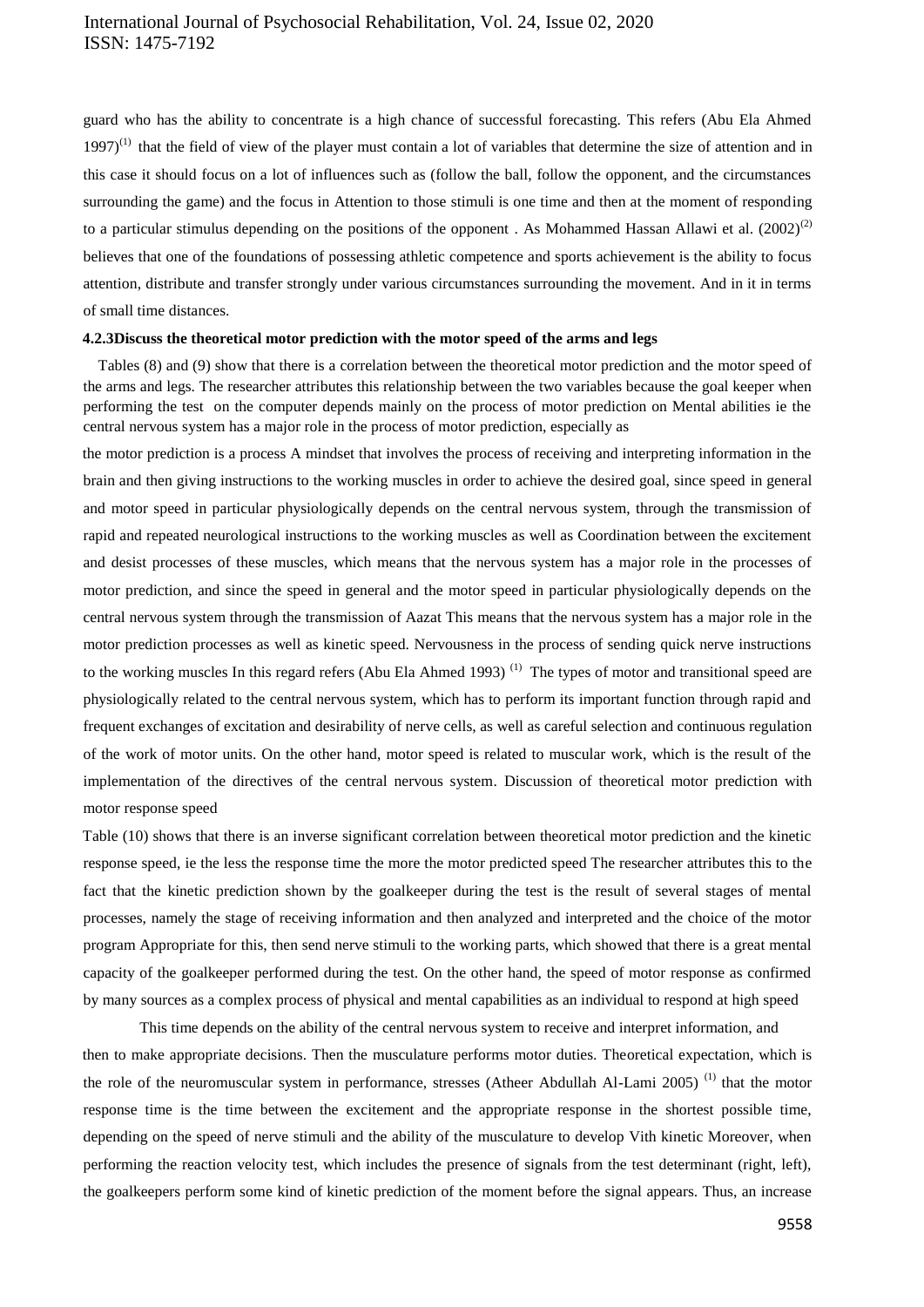in the speed of motor response, and if the opposite will modify the motor program to match the target to be achieved and thus the speed of response will decrease. In this regard (Abu El-Ela Ahmed, 1997)<sup>(1)</sup> asserts that the reaction based on the motor prediction is an important factor in the speed of performance, especially activities that require a rapid reaction. Kemal Darwish et al. (1998)<sup>(2)</sup> assert that the success of the goalkeeper's performance depends on the correct motor response at the moment when the stimulus (or ball) appears immediately after, and delayed perception of the stimulus increases the reaction time and thus affects the response speed, The correct response helps him repel and control the balls. Discuss theoretical motor predictions and flexibility

Table (11) shows that there is a correlation between the theoretical motor expectation and flexibility. This means that the goalkeeper who has the ability to successfully predict the motor has a high elasticity as well, so the researcher believes that the reason for that relationship is that the good guard is the one who has qualifications and specifications High mental and physical aiming so that he can defend the goal in different cases of correction and that any defect that occurs in one of these abilities (mental and physical) affects the other as the characteristic of the flexibility of mobility is one of the important qualities that the goalkeeper must have in order to address all balls Different angles preferred A for his ability to change the positions of his body quickly He emphasizes (as Darwish et al. 1998)<sup>(1)</sup> the importance of flexibility of the goalkeeper when he repels the balls pointed to the various angles that require access to the goalkeeper by doing movements that require a suitable range in addition to the flexibility of the goalkeeper that helps him and enable him to change direct directions When the viewer makes a deception during the correction



**Figure (8) explain the correlation between field kinetic prediction and the kinetic speed for arms Discuss the field motor predictions with physical qualities**

**Table (12)** shows that there is a correlation between the field motor forecast and the motor speed of the arms as shown in Figure (8). Especially that most of them prefer to stand at different distances from the goal line (1.5) (2.5) etc. In order to narrow the angle.

Shooting and distracting the attention of the target player as well as forcing the player to make one choice for the correction In this regard (Kamal Darwish et al. 1998)<sup>(1)</sup> that the goalkeepers prefer to stand in the middle of the goal either the goal line at a distance of about 2 to 3 m to narrow the angle of correction in front The player is distracting, and the moment of resurrection corrects the ball in different defensive positions. Therefore, we note that the goalkeepers and when they leave the line the chance of aiming at the level of the line up higher than in the bottom of the correction because of the narrow angle of the correction and this means that the goalkeeper uses his arms a large percentage when performing the throw 7 meters. If the aim is lowered, the movement of the two legs is a very short distance compared to the movement of the arms, which means that it necessarily causes the goalkeeper to use all parts of his body during the performance of the 7-meter throw (Kemal Darwish et al., 2002). Blocking operations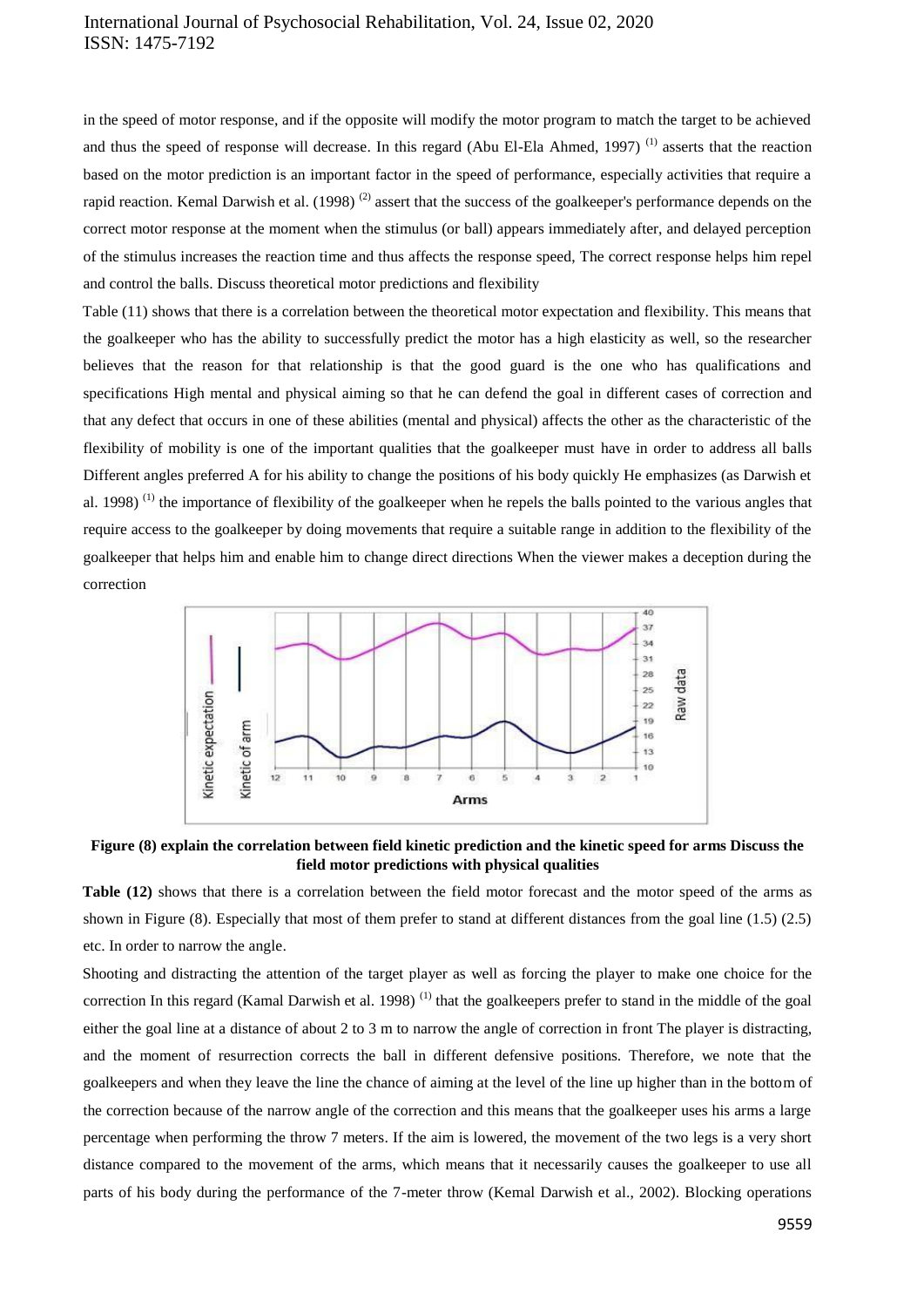according to the direction of the ball The guard may use part or involve more than part during the defense, resulting in more defensive space and in the high - balls preferably use the arms together when the ball over the goalkeeper and the reach of the arms.



**Figure (9) the correlation between the kinetic expectation and intelligence** 

### **2.7.7Discussion of field motor predictions with mental abilities**

**Table (13)** shows that there is a correlation between the field of kinetic expectation and intelligence only among the mental abilities as shown in Figure (9) .The researcher believes that the reason for this is that intelligence is a comprehensive

mental ability of other mental abilities, that is, the guard who has the ability of intelligence It is the focus of attention to more than one exciting at the same time in order to detect the movements of the opponent during the performance of any skill on the pitch at any moment of correction and thus be the use of mental ability added to the capacity of intelligence This is why there is a high correlation between field prediction and intelligence and a high contribution rate, especially since the goalkeeper during the Tadeh. there are a set of features that must make quick decisions in order to take appropriate defensive position and movement of the attacking player so must be intelligent field towards the opponent and during Defense There is a reading of the player's thoughts through the lightness of the player as well as the arm aimed as well as for the attacker player who reads ideas <sup>II</sup> Kamal Darwish: 1998 op. Cite Goalkeeper This is confirmed by (Kamal Darwish et al. 1998)<sup>(1)</sup> that the penalty throw in handball is a special type, it is a game of a special kind, it is a match between the thought of the striker's aim of the penalty shootout, which aims to achieve a goal in the goalkeeper and goalkeeper thought Which is designed to repel the ball to prevent it from entering.



**Figure (10)demonstrates the relationship between theoretical motor prediction and physical characteristics**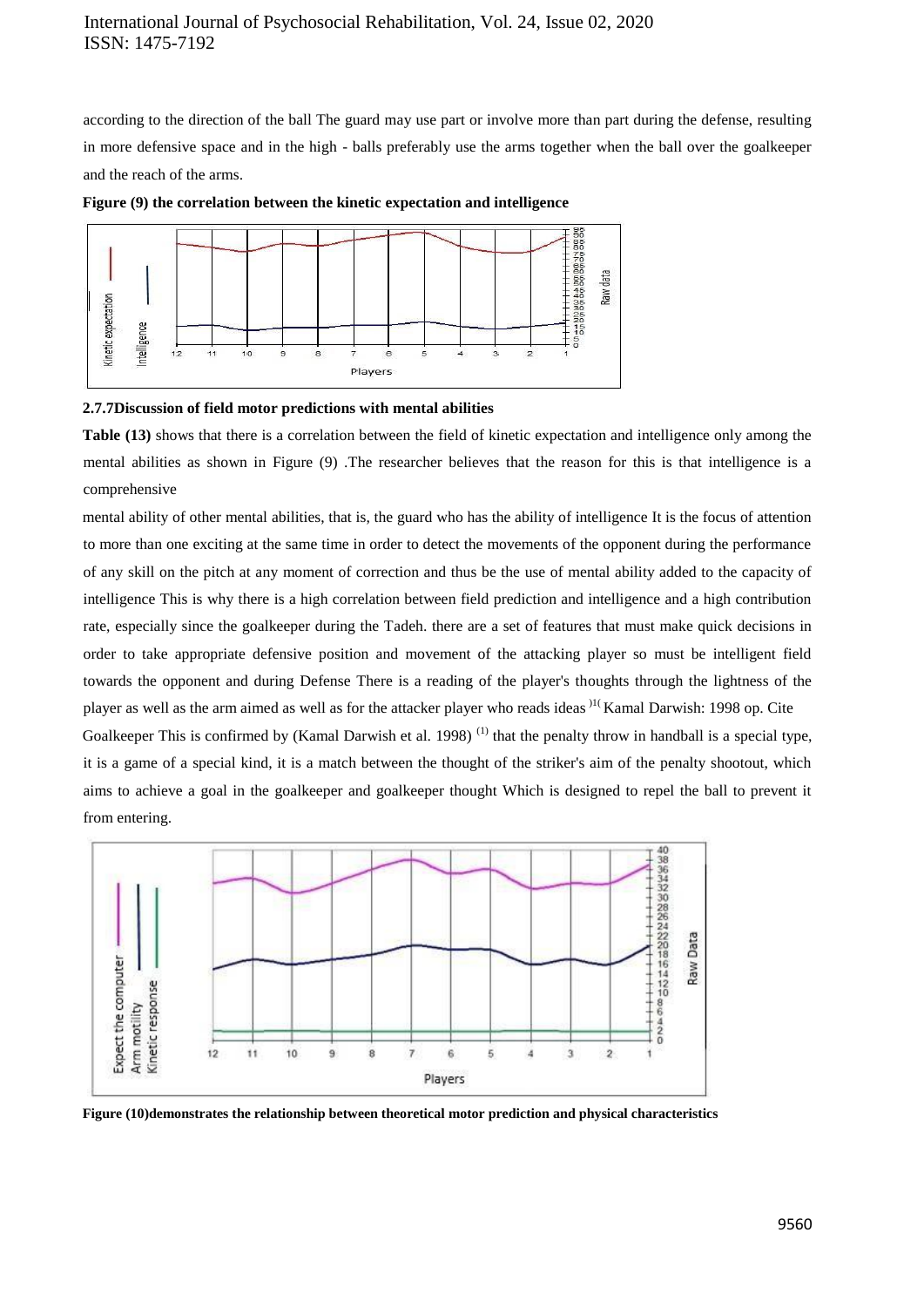#### **Discuss theoretical motor expectation and physical characteristics.**

Table (14) shows that there is a correlation between theoretical motor predictions and the attributes of the motor speed of the arms and the speed of response as shown in Figure (10) and the researcher believes that the reason for this is that there is a common factor between the three variables is the central nervous system, which has a role Significant in the three variables and this has been referred to earlier as the theoretical expectation (computer) depends to a large degree on what was made the appropriate decision as well as the focus of attention of the corrected player As for the speed of response, the role of the nervous system appears clearly and significantly as the speed of response means the time period The incident Abyan The emergence of news and testing the appropriate motor program down to the beginning of the movement and this in itself depends on the work of the nervous system and its effectiveness in the speed of receiving information and making the right decisions according to stored motor programs As for the motor speed of the arms it is physiologically linked to the central nervous system through the ability of the device to send nerve signals And fighting for the muscles or parts to be moved in a coordinated and coordinated and through the above note that the cause of the link was indirect( )1(Kamal Darwish)





#### **Discuss theoretical motor expectation with mental abilities**

**Table (15)** shows that there is a correlation between theoretical motor expectation and attention as shown in Figure (11). Accuracy and speed in detecting the movement of the player and sending information through the sense organs to the central nervous system in order to choose the appropriate motor behavior and this is one of the main factors for correct motor expectation When the performance of the throw (7) meters and confirms

(Kamal Darwish 2002) (1) that the penalty throw is an independent match between the player and the goal keeper and here psychological aspects such as courage and self-confidence, etc. in addition to the ability to focus attention along with experience and motor speed and reaction speed Expectations that play a key role in the goalkeeper's success in repelling the ball. Discuss the theoretical expectation with physical qualities and mental abilities  $10^{(1)}$ (Kamal Darwish ,2002)

From the table (16) shows the emergence of correlations between the theoretical expectation on the one hand and ((speed of response, intelligence, cognition motor sense)) The researcher believes that the theoretical motor predictive test tends to measure mental aspects more physical aspects through its association with intelligence and sensory perception Kinetic, two mental abilities that depend on the efficiency of the work of the central nervous system as well as physical character (speed of response to a vehicle) is a compound characteristic depends on the work of the nervous and musculature mainly. Conclusions and recommendations **Conclusions:**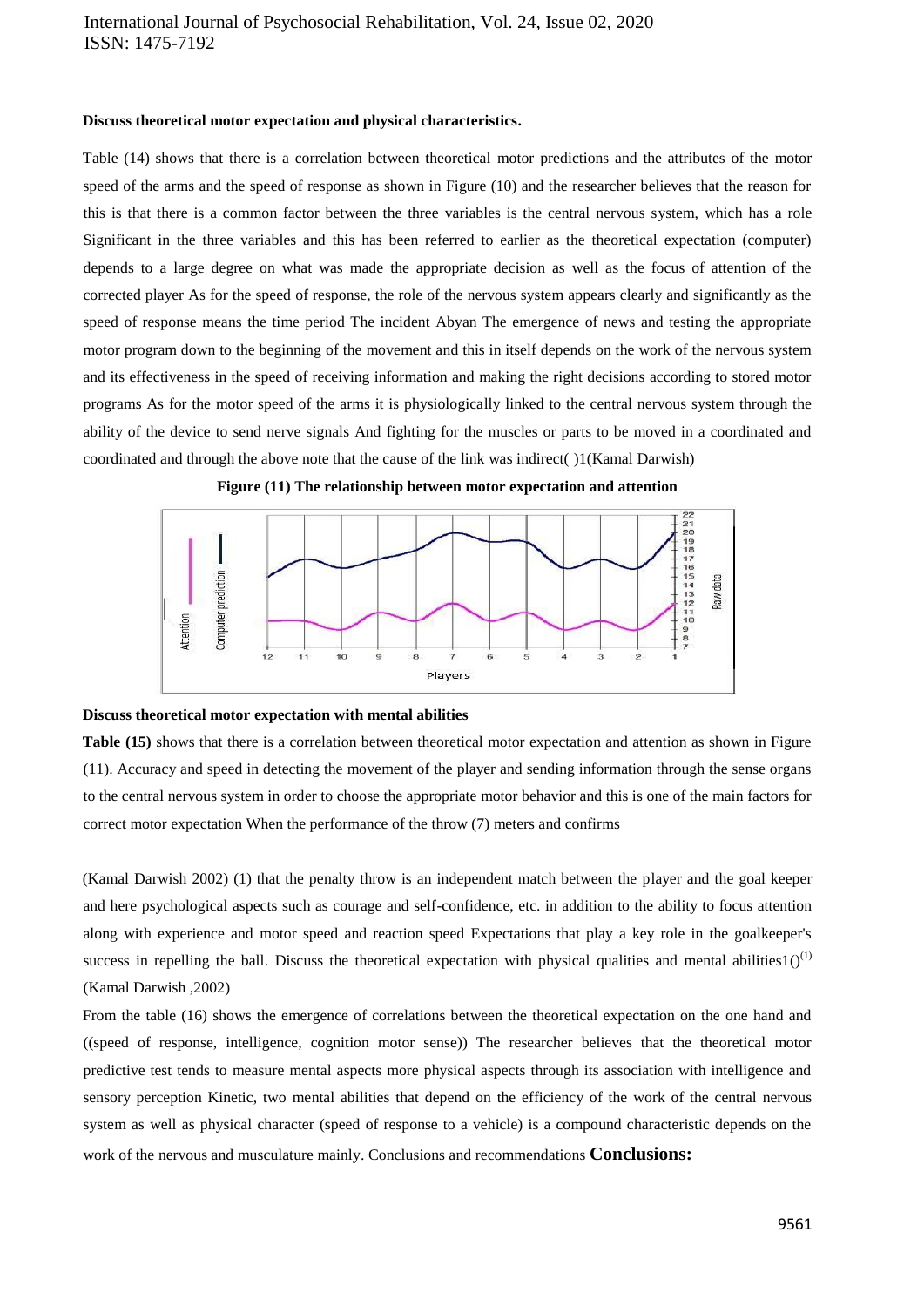In the light of the results of the research and statistical analysis of the data obtained through the tests, the researcher reached the following conclusions :

1- There was a significant correlation between the theoretical motor expectation on the one hand and the mental abilities (intelligence and concentration of attention) on the other hand .

2- There was a significant correlation between the theoretical motor predictions and physical characteristics (kinetic speed of the two legs, kinetic elasticity and kinetic speed of the arms .)The kinetic response was a significant inverse relationship, ie, the less response time increases the level of motor predictions.

3- There is a significant statistical correlation for the field motor expectation and physical attributes (kinetic speed of the arms) where the contribution rate of this variable (0.40%), in achieving the motor prediction, while the results showed a significant correlation relationship with the field motor and mental abilities. Intelligence) where the contribution of this variable (0.65%).

4- The results of the multiple correlation of the theoretical motor predictions and physical attributes appeared, respectively (the kinetic speed of the arms) where the contribution rate of this variable (0.79) and in addition to the variable speed of response where the contribution rate (0.90) The results of multiple correlation of the theoretical motor expectation and mental abilities was Just to focus attention where the contribution rate of this variable (0.59)

5- The results of multiple correlation of theoretical motor predictions and (physical attributes and mental abilities) appeared, where the contribution rate was respectively the response speed and reached (0.79) and by adding the variable of intelligence became (0.93) and then the variable of perceptual kinetics to the ratio of contribution

 $(0.95)$ 

6- The most important abilities that have achieved high contribution rates in achieving motor expectation for mental abilities (concentration of attention and intelligence), while the physical attributes are (motor speed of the arms and response speed.

7- Emphasis on performance that there is a compatibility between (physical abilities and mental abilities), especially the concentration of attention and intelligence with the motor speed of the arms and speed of response and according to the researcher's findings.

#### **Recommendations:**

In the light of the study carried out by the researcher and the results of the field procedures have been developed some of the recommendations that the researcher hopes to use as much as possible in order to reach high levels of defense skill in the Iraqi country are as follows:

.1The need to focus on the application of scientific principles and principles of motor expectation during the training units in line with the requirements of motor performance. 2. Emphasis must be placed on training that achieves the correct application of the variables under study in line with the compatibility between the abilities used (physical and mental) with the most proportions in achieving high levels of motor prediction first and then with the lowest impact.

.3The best position of the standby should be to achieve an exaggerated tide compared to other defense methods where negative bending occurs opposite to the movement in the preparatory section to overcome the inertia of the arms and legs inertia and thus reach the places of motor prediction faster.

.4Adoption of the test of the motor prediction to measure the level of prediction of the goalkeeper.

.5Use computer technology in tests and exercises to get accurate results. Conducting similar studies in mental abilities and other physical tests not addressed by the study.